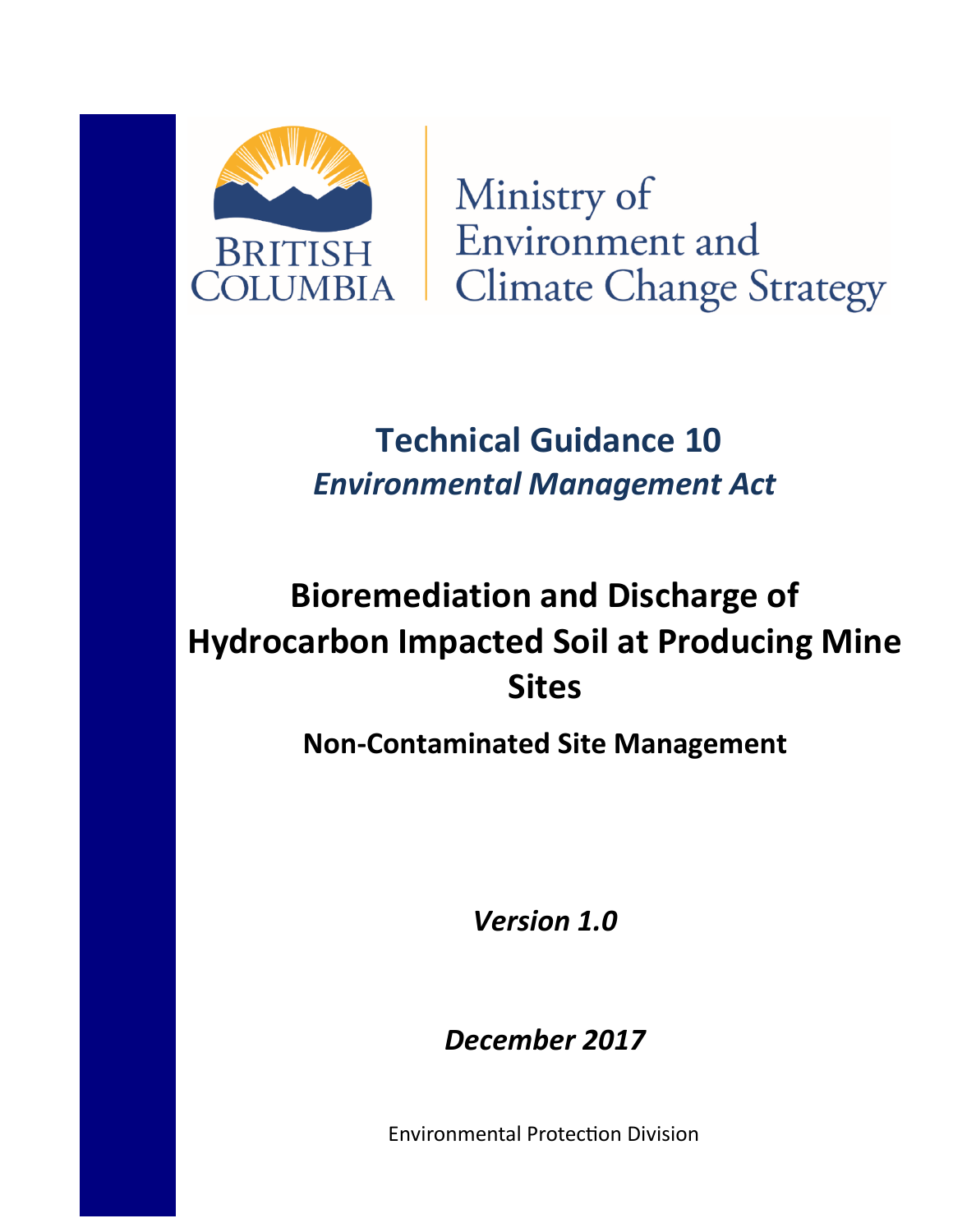# **Contents**

| 1.0 |  |
|-----|--|
| 2.0 |  |
| 3.0 |  |
| 4.0 |  |
| 4.1 |  |
| 4.2 |  |
| 4.3 |  |
| 4.4 |  |
| 4.5 |  |
| 4.6 |  |
| 4.0 |  |
| 5.0 |  |
| 5.1 |  |
| 5.2 |  |
| 5.3 |  |
| 5.4 |  |
| 6.0 |  |
| 6.1 |  |
| 6.2 |  |
| 7.0 |  |
| 8.0 |  |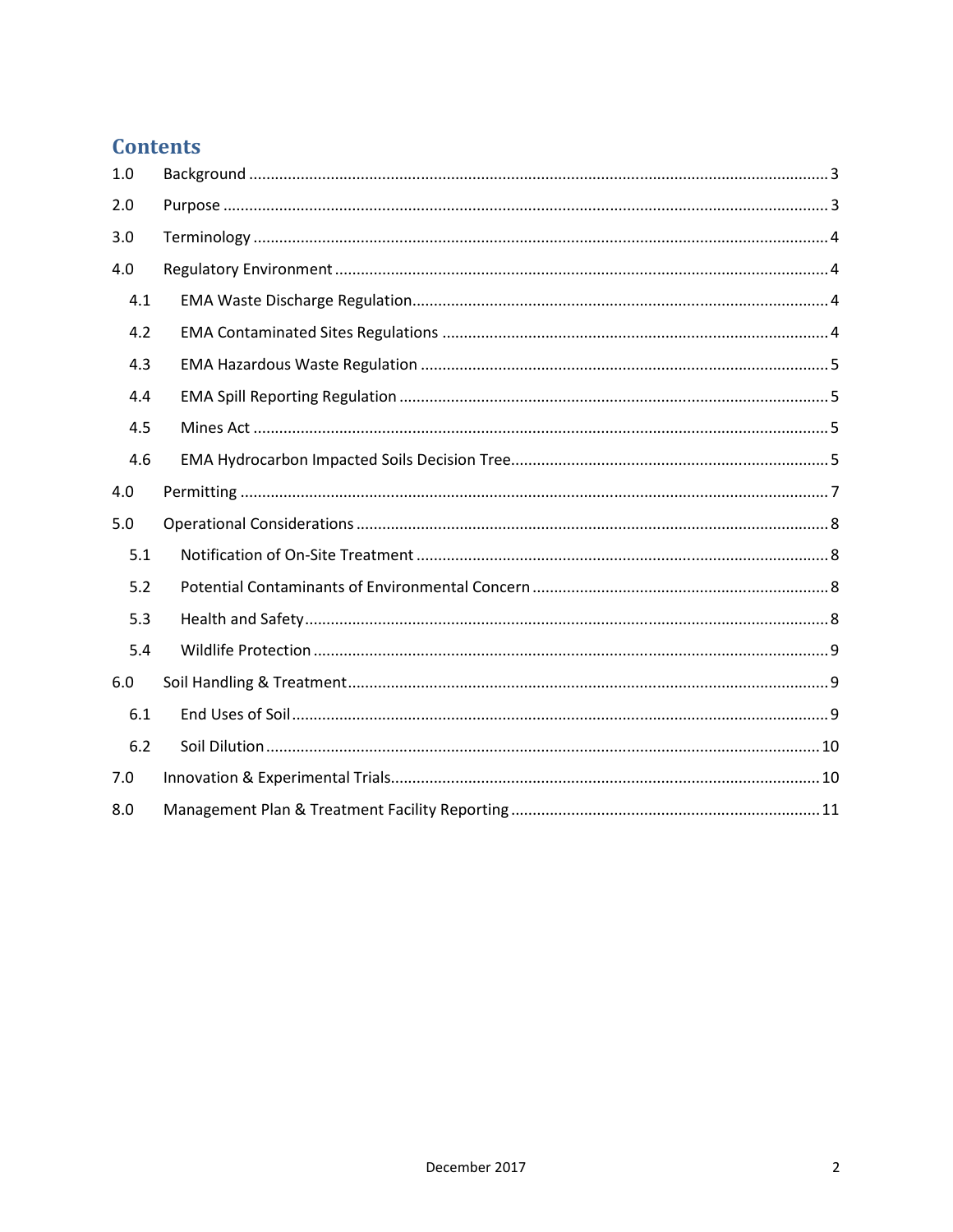# 1.0 Background

At producing mine sites, soil contaminated by hydrocarbons (HC) is generated in mobile equipment wash facilities, oil water separators and as a result of accidental releases of hydrocarbons due to equipment malfunctions, maintenance, or dispensing spills. The transport and disposal of these contaminated soils to off-site treatment facilities or landfills is an added operating cost for mines. Contaminated soils that are not excavated and treated appropriately can present a risk to the receiving environment. Treating soils contaminated by hydrocarbons on the mine site through bioremediation technology can reduce the costs associated with these soils and mitigate risks to the environment. Bioremediation can include: phytoremediation, bioventing, bioleaching, landfarming, bioreactor, composting, bioaugmentation, rhizofiltration, mycoremediation and biostimulation.

The Ministry of Environment and Climate Change Strategy's (ENV) Land Remediation Section (LRS) and Regional Operations Branch (ROB) together regulate remediation and discharge of hydrocarbon contaminated soils under the Environmental Management Act.

# 2.0 Purpose

This document is intended to provide guidance to mine operators planning to construct, operate, and dispose of or otherwise use waste soil from a bioremediation facility. Guidance herein is intended to address the treatment and disposal of waste soil on the mine property where the contaminated soil was generated.

The scope of this guidance document covers soils impacted by hydrocarbons during routine mining operations (i.e., accidental spills and wash bay sumps) and is not intended to apply to the remediation of a contaminated site.

Soils contaminated with hydrocarbons, regardless of level of hydrocarbon contamination, can be treated at a mine's bioremediation facility as long as the contaminated soil was generated on the mine site. There is no requirement to characterize the soil as hazardous waste if it's managed on the site that it was generated. Soils that trigger a hazardous waste classification by presence of other materials, as defined in the HWR (i.e., PCBs, biomedical wastes, dioxins, asbestos, pesticides, tetrachloroethylene, corrosive wastes or PAHs) will not be eligible for onsite bioremediation.

Limited guidance is included on the design of a bioremediation facility and on the handling and management of soil contaminated by hydrocarbons for the purpose of a waste discharge authorization at a producing mine. Bioremediation facilities intended for contaminated site remediation may require additional design and or operational requirements and approvals.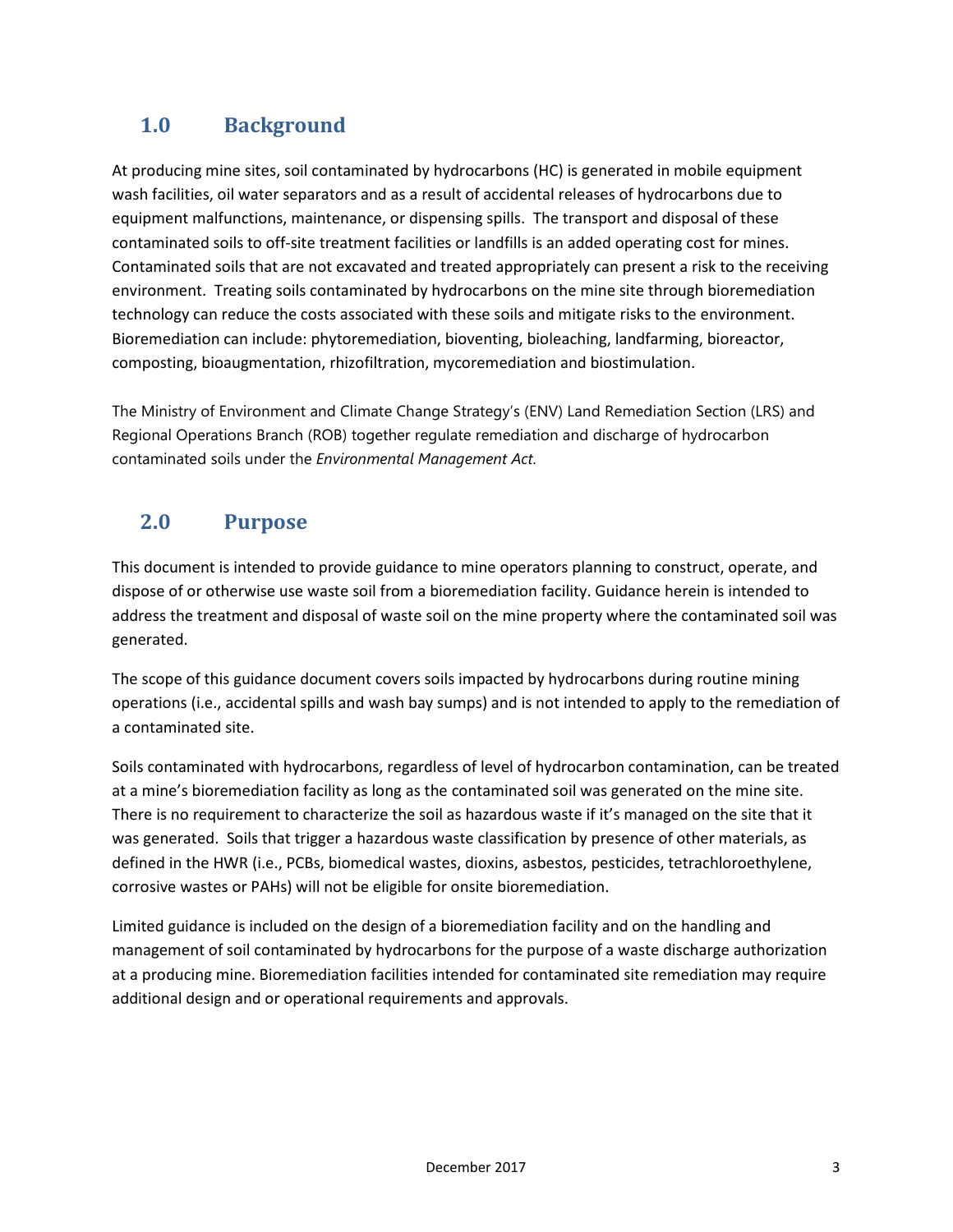# 3.0 Terminology

"Soil treatment facility" means an engineered structure designed to contain soils impacted by hydrocarbons while reducing concentrations of hydrocarbon constituents through biodegradation. Examples of soil treatment facilities include biocells, biopiles and windrows but do not include land farms.

"Land farming" means a method of reducing the concentrations of hydrocarbon constituents in soil through biodegradation, and characterized by spreading contaminated soil over a large surface area in the absence of engineered structures designed to contain the contamination.

"Hydrocarbon contaminated soil" means soil, sand, gravel, rock or similar naturally occurring material which is only contaminated with a petroleum product including, but not limited to, gasoline, diesel, fuel oil, hydraulic oil and lubricating oil.

# 4.0 Regulatory Environment

The relevant legislation pertaining to spill prevention and soil removal, treatment, disposal, and use on a mine site are the *Environmental Management Act* (EMA) and the *Mines Act* (MA). It is the mine operator's responsibility to ensure that the requirements of all relevant regulatory authorities are addressed when dealing with contaminated soil generated through mine operations.

## 4.1 EMA Waste Discharge Regulation

A producing mine is a prescribed industry described in section 6 of EMA and is defined in section 2 of the Waste Discharge Regulation (WDR). Waste discharges on a mine site require authorization under section 14 of EMA. A refuse permit under EMA is necessary to discharge remediated hydrocarbon soil on a mine site.

The WDR also prescribes contaminated soil contaminant management as an activity that requires discharge authorization under EMA.

## 4.2 EMA Contaminated Sites Regulations

A contaminated site is described in section 39 of EMA and defined in section 11 of the Contaminated Sites Regulation (CSR). A contaminated site is defined as an area of land in which the soil or underlying groundwater or sediment contains a substance in an amount or concentration that exceeds provincial environmental quality standards. Identification, determination and responsibility for contaminated sites are described in Part 4 of EMA and in the CSR. The Land Remediation section of ENV administers the CSR.

Discharge of soil from a bioremediation facility requires a permit under EMA, as per the WDR. When this is tied to reclamation of a mine site, LRS processes the EMA permit application. When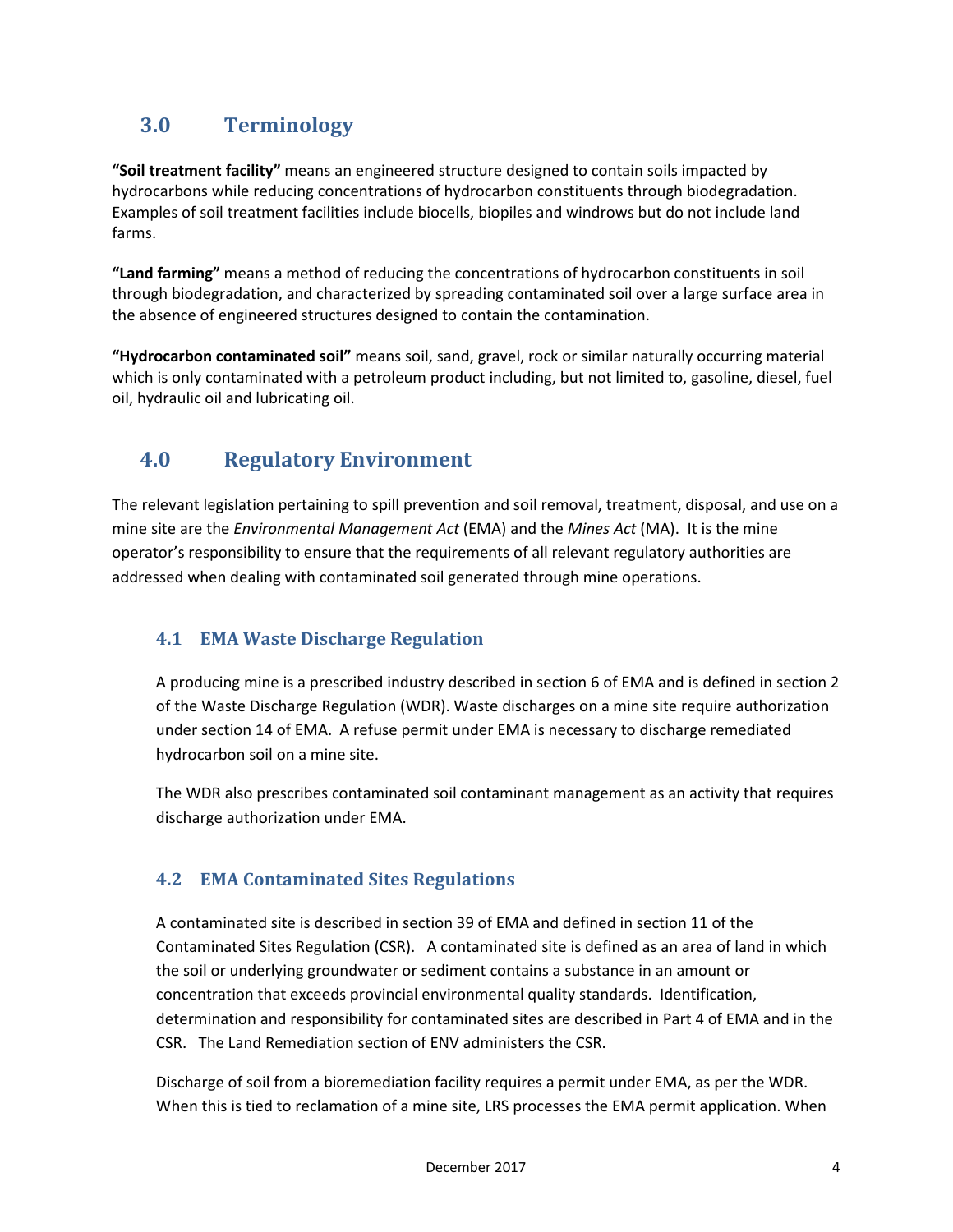soil remediation and discharge is related to operational activities of an active mine, ROB processes the EMA permit applications. The standards for soil used for reclamation will need to be discussed and approved in the mine's reclamation plan by the Ministry of Energy, Mines and Petroleum Resources (EMPR).

## 4.3 EMA Hazardous Waste Regulation

As a result of the 2016 Hazardous Waste Regulation (HWR) amendment, treatment and storage of hydrocarbon contaminated soil on the site on which it was generated is no longer regulated under the HWR. However, the HWR may apply if the soil is contaminated with substances other than hydrocarbons, or if the soil is being shipped off-site.

## 4.4 EMA Spill Reporting Regulation

The Spill Reporting Regulation governs when and how spills are to be reported to ENV.

## 4.5 Mines Act

EMPR, in particular the Chief Inspector's Office regulates the construction, operation and closure of land treatment facilities on mine sites, and the use of contaminated soil for reclamation purposes. A Mines Act permit approval is required for these activities. The standards for soil used for reclamation will need to be discussed in the mine reclamation plan.

## 4.6 EMA Hydrocarbon Impacted Soils Decision Tree

Under the EMA, HWR, CSR, and WDR may all apply to regulating a site with hydrocarbon contaminated soils. The following graphic will help proponents determine how regulation of their site and hydrocarbon impacted soil will occur.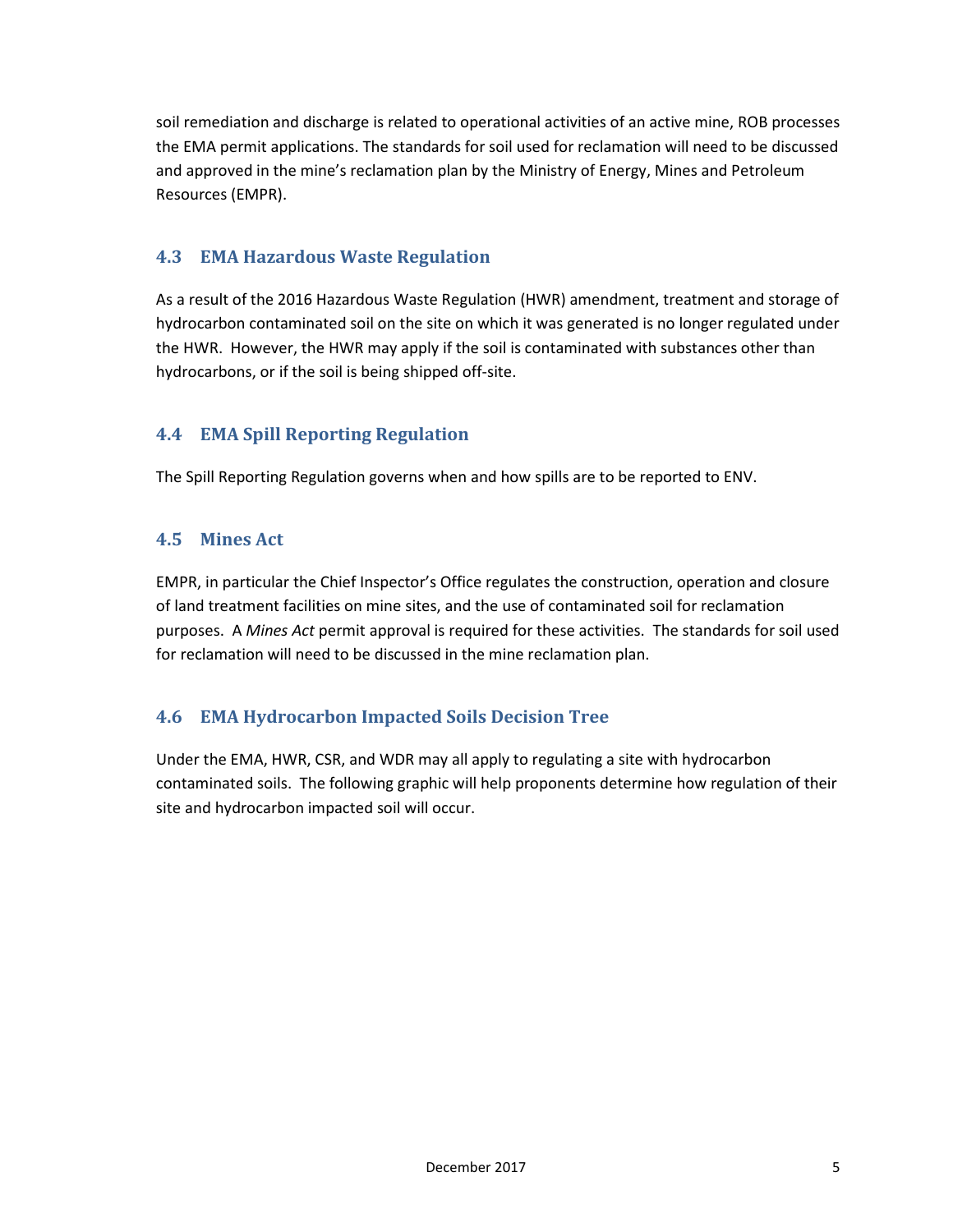

#### Figure 1 Decision Tree on Legislation Applicable to Hydrocarbon Impacted Soils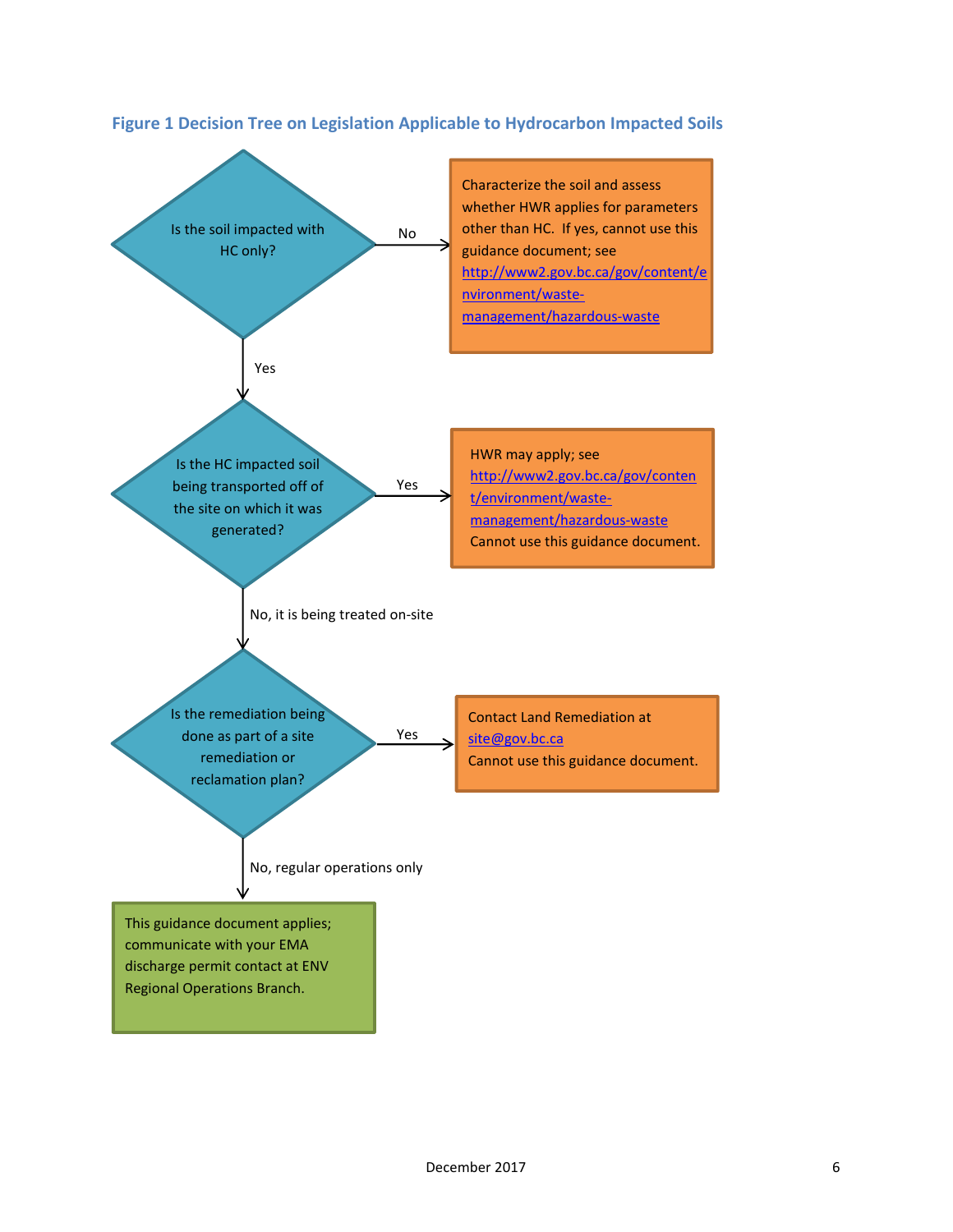# 4.0 Permitting

The following provides guidance on application for EMA approvals pertaining to hydrocarbon contaminated soil on mine sites. Additional information may be required for MA approvals and mine operators should contact the Chief Inspector's Office for input on how to apply for the MA approval.

Information on the process for applying for a waste discharge permit from the Ministry of Environment and Climate Change Strategy is located at:

http://www2.gov.bc.ca/gov/content/environment/waste-management/waste-discharge-authorization

The Information Requirements Table (IRT) component of a waste discharge application must include submission of a Soil Treatment Facility and Operations Plan that incorporates the standards and practices from:

- Protocol 15 for Contaminated Sites Soil Treatment Facility Design and Operation for Bioremediation of Hydrocarbon Contaminated Soil (July 17, 2012)<sup>1</sup>
- Technical Guidance 14 for Contaminated Sites Operation of Soil Treatment Facilities for the Bioremediation of Hydrocarbon Contaminated Soil (April 2013)<sup>1</sup> and
- Technical Guidance 1 for Contaminated Sites Site Characterization and Confirmation Testing $1$

The use of Qualified Professionals as outlined in Protocol 15 will be required in the preparation of a Soil Treatment Facility and Operations Plan. Where a mine site has an existing soil treatment facility to be included in a new permit the application should include a gap analysis and an as-built design prepared by a Qualified Professional, and a schedule of improvements that are needed to align the facility or its operation with the above mentioned Protocols and Technical Guidance Documents.

The Soil Treatment Facility and Operations Plan should address, but is not limited to:

- a. the facility design;
- b. siting requirements;
- c. size and maximum storage capacity;
- d. site access and security;
- e. surface water management;
- f. soils handling and management
- g. criteria for the quality of the source soil
- h. criteria for the quality of the soil that can be discharged
- i. remediation techniques;
- j. monitoring and sampling;

 $\overline{a}$ 

- k. record keeping and reporting;,
- l. decommissioning and closure; and
- m. soil disposal locations and criteria.

<sup>&</sup>lt;sup>1</sup>http://www2.gov.bc.ca/gov/content/environment/air-land-water/site-remediation/guidance-resources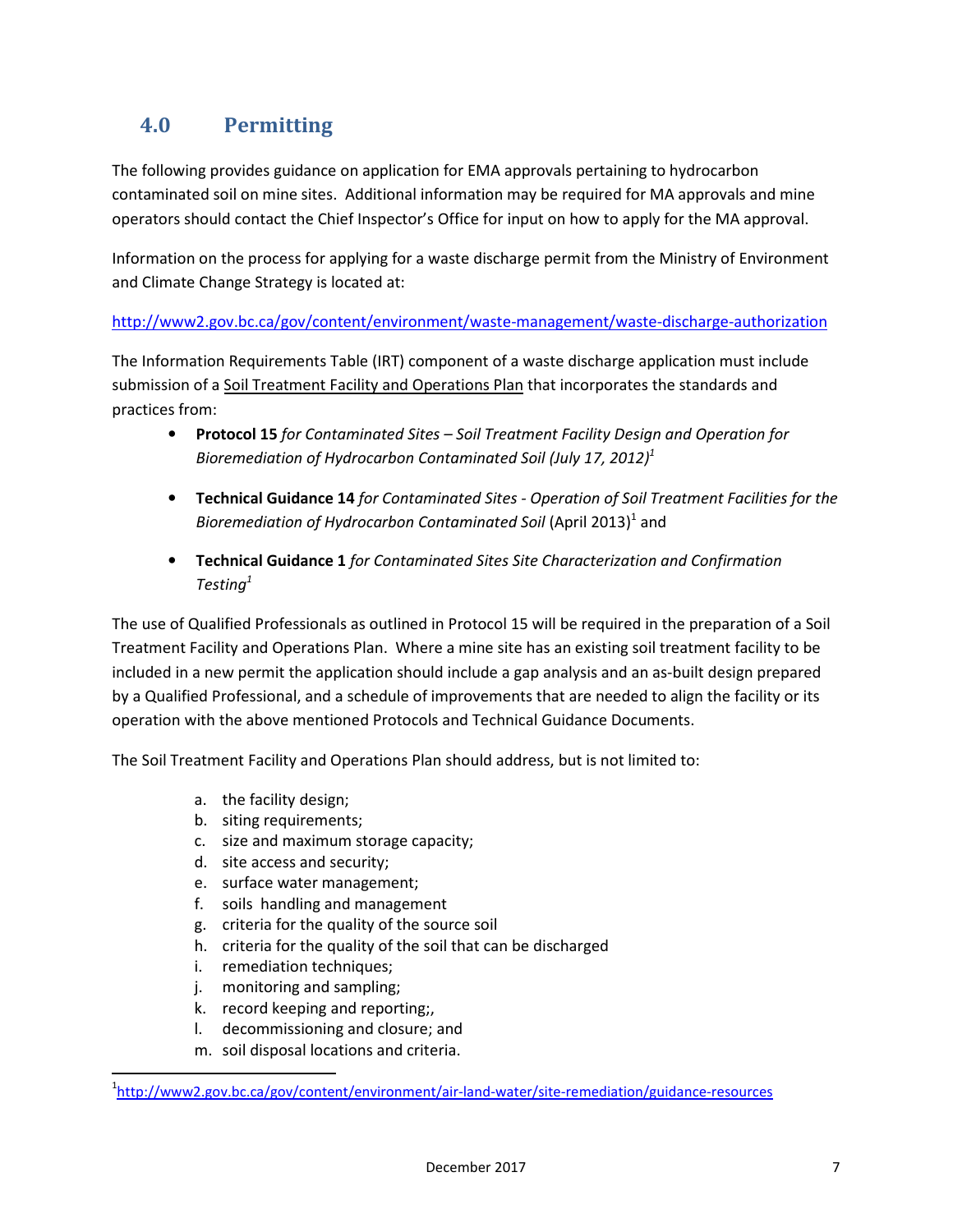It is recommended that preparation of the Soil Treatment Facility and Operations Plan also consider the requirements of the Health, Safety and Reclamation Code for Mines in BC as this will be a requirement under the MA. For example, soil quality criteria for reclamation and closure will depend on the end land uses approved through the MA permit.

# 5.0 Operational Considerations

## 5.1 Notification of On-Site Treatment

The reporting of accidental releases of hydrocarbons to the Provincial Emergency Program under the Spill Reporting Regulation or to ROB under a site-specific permit, as per permit conditions, constitutes providing notification of remediation to ROB. Soils contaminated by hydrocarbons generated from controlled industrial processes (i.e., steam bay sump residuals) do not require notice. The annual quantities of soil deposited in the bioremediation facility and the quantities of soil discharged after successful remediation must be documented and reported in the annual report submission for the waste discharge permit issued by ENV (see Section 8 – Management Plan & Treatment Facility Reporting).

## 5.2 Potential Contaminants of Environmental Concern

The primary contaminants of concern that require assessment prior to disposal of remediated soil are the petroleum hydrocarbon groups – VPH, LEPH and HEPH. The Industrial Land (IL) numerical standards outlined in the CSR for the petroleum hydrocarbon groups – VPH, LEPH and HEPH are the recommended minimum standards for the discharge of hydrocarbon contaminated soil under an EMA waste discharge permit to a location on a mine site.

It is strongly recommended that a mine manager consider other contaminants of concerns (i.e., metals, BTEX, etc.) as well as the future end land uses and future groundwater uses at the site in order to avoid liabilities under the CSR at the time of mine closure.

## 5.3 Health and Safety

Soils contaminated by hydrocarbons may be remediated to the CSR Industrial Land criteria for VPH, LEPH and HEPH, but this does not necessarily mean it is no longer a risk to human health; human health protection factors in the CSR should also be considered. The mine manager should consider measures required under the Health, Safety and Reclamation Code for Mines in BC to protect human health at the soil treatment facilities and at the disposal locations.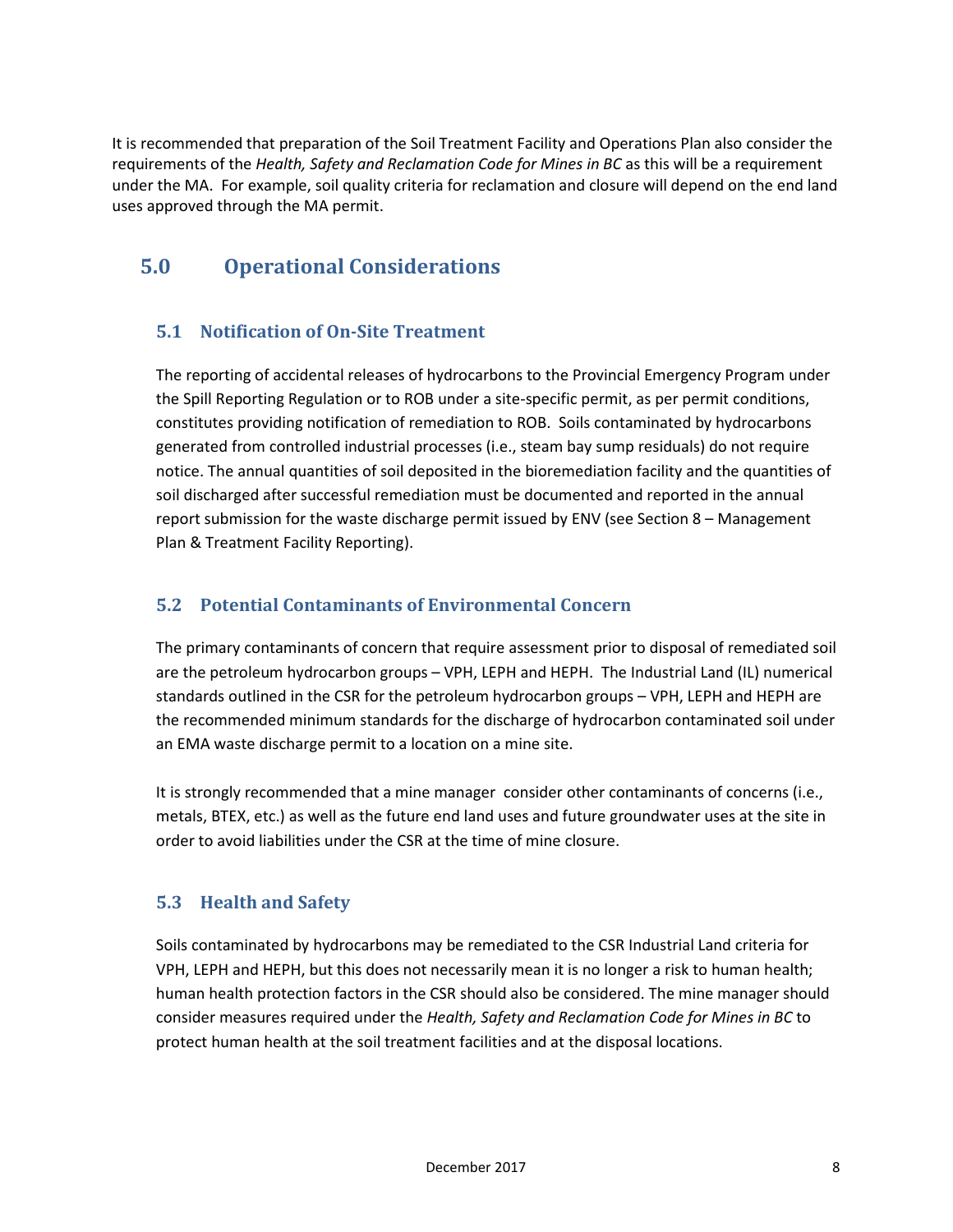Health, Safety and Reclamation Code for Mines in BC:

http://www2.gov.bc.ca/gov/content/industry/mineral-exploration-mining/health-safety/healthsafety-and-reclamation-code-for-mines-in-british-columbia

## 5.4 Wildlife Protection

With respect to managing due diligence under the Wildlife Act, the mine manager should consider the risk of exposure of contaminated soils to wildlife and the risk of accidental poisoning. Mitigation measures such as exclusion fencing should be considered where the risk is significant.

This reference from the BC Oil & Gas Commission provides some guidance on protecting wildlife from coming into contact with potentially harmful substances:

https://www.bcogc.ca/content/sa-2012-01-preventative-measures-protect-birds-and-wildlife

# 6.0 Soil Handling & Treatment

## 6.1 End Uses of Soil

Bioremediated soil quality may be enhanced compared to other soil material available on a mine site for reclamation purposes because soil microbes, organic material, nutrients, oxygen and water are incorporated into the soil during the remediation process. Further, soil resources for reclamation are often at a deficit on mine sites. Consideration should be given to using this treated soil for reclamation purposes, rather than burying or landfilling the materials.

The Parkland (PL) numerical standards provided in the CSR for the petroleum hydrocarbon groups – VPH, LEPH and HEPH is the recommended minimum standard for remediated soil used in reclamation; however, the standards for soil used for reclamation will need to be discussed and approved in the mine's reclamation plan by the EMPR.

Acceptable end uses / disposal options for bioremediated soil on a mine site, all of which may require EMA and MA approvals prior to initiation, may include:

- Reclamation growth medium
- Buried in a waste rock dump
- Cover materials for landfills
- Construction material for select applications

Soil can be removed from a soil treatment facility once the concentrations of hydrocarbons are below the required limits. Treated soil can be moved from a soil treatment facility to a suitable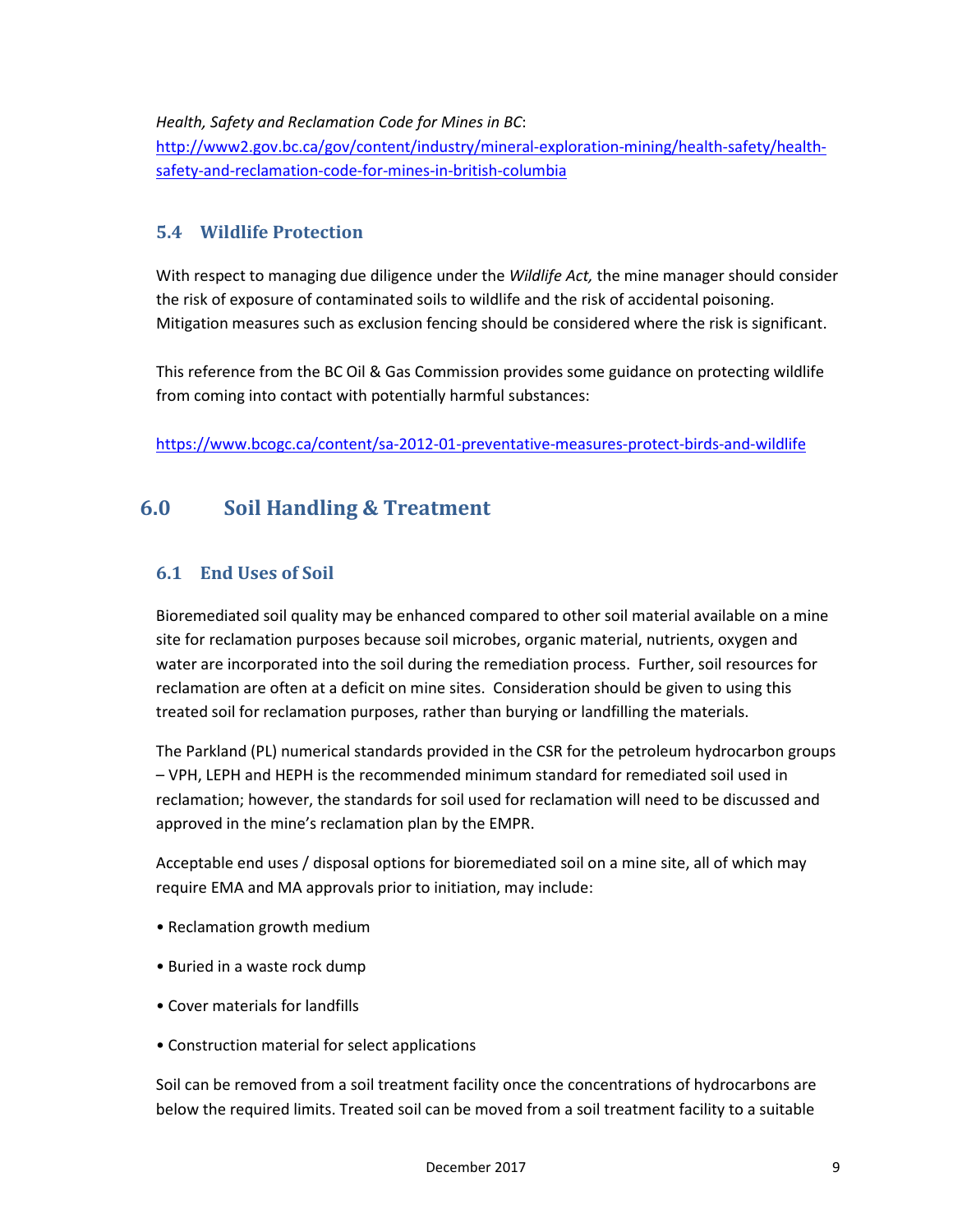location on the mine site where continued remediation can be managed through land farming practices (i.e. bio- or phytoremediation) should there be a need to further reduce the concentration of hydrocarbons.

## 6.2 Soil Dilution

Diluting contaminated soil with clean soil or blending different source soils can reduce the concentrations of individual contaminants within the resultant mixture. However, this does not reduce the contaminant mass overall. Dilution can reduce the rate of contaminant release into the environment, but may not reduce short- and long-term toxicological effects from the blended contaminants. Blending different sources of contaminated soil can result in changes to the toxicological character of a contaminant, and raises the potential of multiple loading effects, bioaccumulation, chemical accumulation, and chemical species interactivity.

Practices for removing contaminated soil at spill sites should be rigorous enough to prevent incorporating clean soil with contaminated soil. The size and type of equipment used for these purposes needs to be carefully considered in order to minimize inadvertent dilution. Practices within the bioremediation facility should avoid blending different source soils together.

If hydrocarbon concentrations in soil excavated due to a spill are measured below threshold levels, the contaminated soil must either be disposed of in the mine's engineered landfill or actively treated in a soil treatment facility for at least two growing seasons before it can be moved to another location on the mine site.

# 7.0 Innovation & Experimental Trials

Experimentation and innovation in the on-site treatment of soils contaminated by hydrocarbons is encouraged by both ENV and EMPR. Innovative ways may be found to help enhance remediation and lower treatment costs. Innovation could be in identifying different treatment or bioremediation technologies, alternatives for organic matter and nutrient sources, recycling and use of leachate and/or treated water and other resources found locally on the mine footprint (such as wood waste, soil, etc). Approvals for conducting trials and for use of site resources (such as soil and wood) or importation of resources (such as organic matter residuals, wood, soil, etc) for treatment purposes may be required under EMA and/or MA.

Small-scale experimental trials for the bioremediation of other types of non-hazardous impacted soil may be considered by ENV where the technology is supported by the scientific literature and the quantity and contaminant to be tested does not pose undue risks to the environment. Trials must be presented to ENV in a request for an amendment to an existing permit or as part of the scope of a new